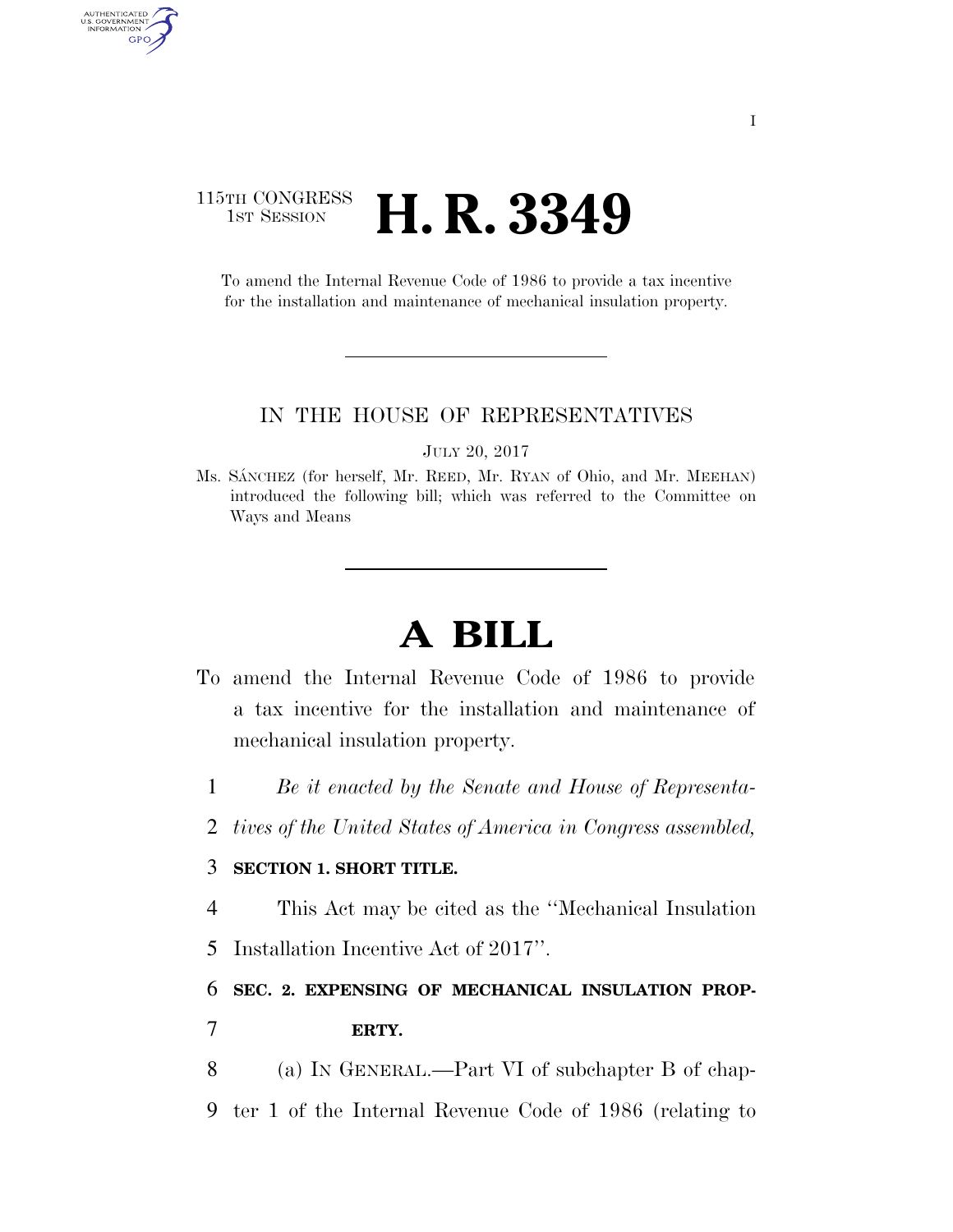itemized deductions for individuals and corporations) is amended by inserting after section 179E the following new section:

#### **''SEC. 179F. MECHANICAL INSULATION PROPERTY.**

 ''(a) TREATMENT AS EXPENSES.—In addition to any other deduction in this subtitle, there shall be allowed as a deduction an amount equal to the applicable percentage of the cost of mechanical insulation property placed in service during the taxable year.

 ''(b) APPLICABLE PERCENTAGE.—For purposes of subsection (a)—

12 "(1) IN GENERAL.—The term 'applicable per-centage' means the lesser of—

14  $''(A)$  30 percent, and

 ''(B) the reduction in energy loss (ex- pressed as a percentage) from the installed me- chanical insulation property compared to ref- erence mechanical insulation property which meets the minimum requirements of ASHRAE standard 90.1–2007.

21 "(2) SPECIAL RULE RELATING TO MAINTE- NANCE.—In the case of mechanical insulation prop- erty placed in service as a replacement for insulation property—

25  $\langle (A)$  paragraph  $(1)(B)$  shall not apply, and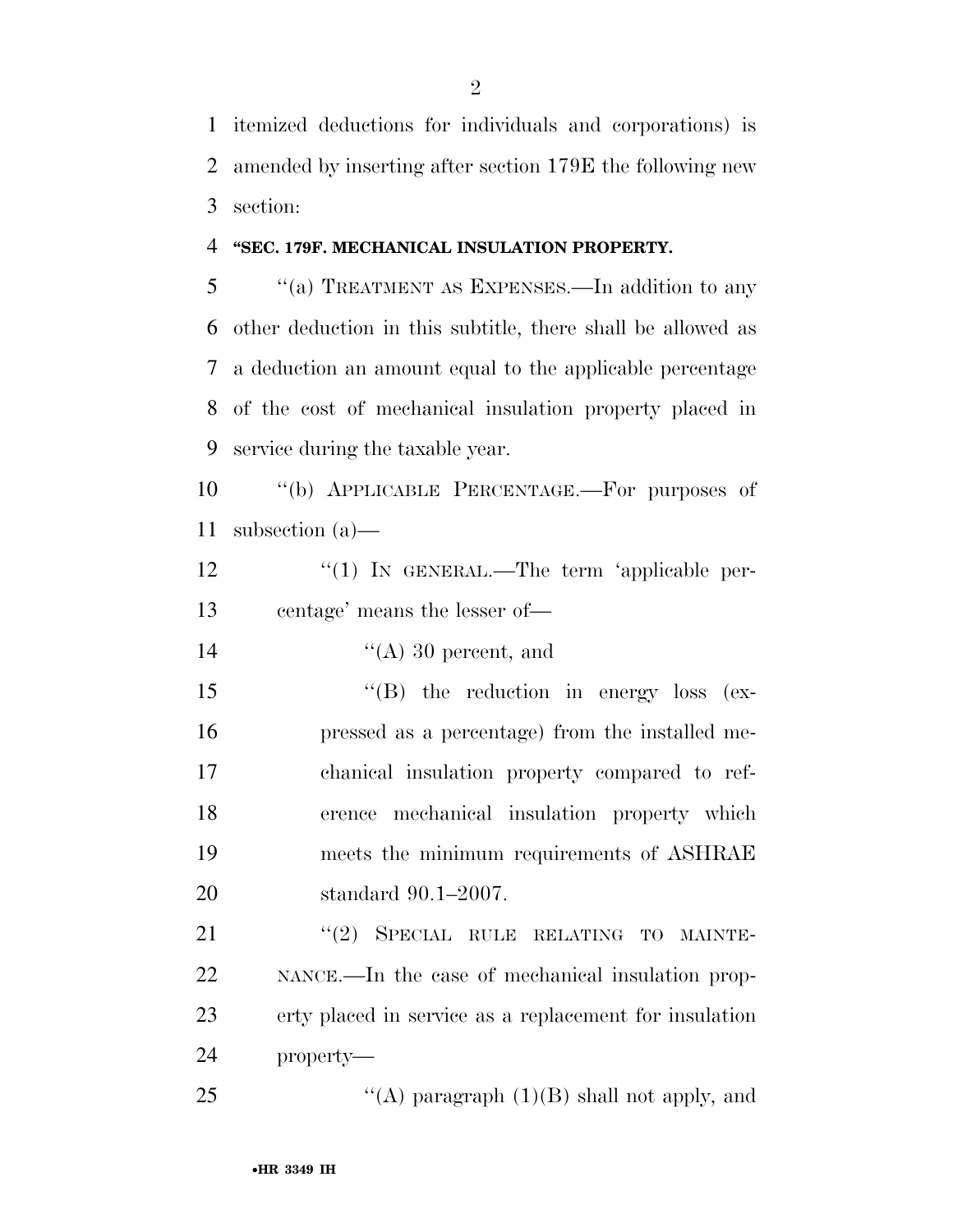| $\mathbf{1}$   | $\lq\lq$ the cost of such property shall be                 |
|----------------|-------------------------------------------------------------|
| $\overline{2}$ | treated as an expense for which a deduction is              |
| 3              | allowed under section 162 instead of being                  |
| $\overline{4}$ | treated as depreciable for purposes of the de-              |
| 5              | duction provided by section 167.                            |
| 6              | "(c) DEFINITIONS.—For purposes of this section—             |
| $\overline{7}$ | "(1) MECHANICAL INSULATION PROPERTY.-                       |
| 8              | The term 'mechanical insulation property' means in-         |
| 9              | sulation materials, facings, and accessory products—        |
| 10             | $\lq (A)$ placed in service in connection with a            |
| 11             | mechanical system which—                                    |
| 12             | "(i) is located in the United States,                       |
| 13             | and                                                         |
| 14             | "(ii) is of a character subject to an al-                   |
| 15             | lowance for depreciation, and                               |
| 16             | $\cdot$ (B) utilized for thermal requirements for           |
| 17             | mechanical piping and equipment, hot and cold               |
| 18             | applications, and heating, venting and air con-             |
| 19             | ditioning applications which can be used in a               |
| $20\,$         | variety of facilities.                                      |
| 21             | "(2) $\text{COST.}$ The cost of mechanical insulation       |
| 22             | property includes—                                          |
| 23             | $\lq\lq$ the amounts paid or incurred for the               |
| 24             | installation of such property for that incre-               |
| 25             | mental portion above the<br>minimums<br>$\operatorname{in}$ |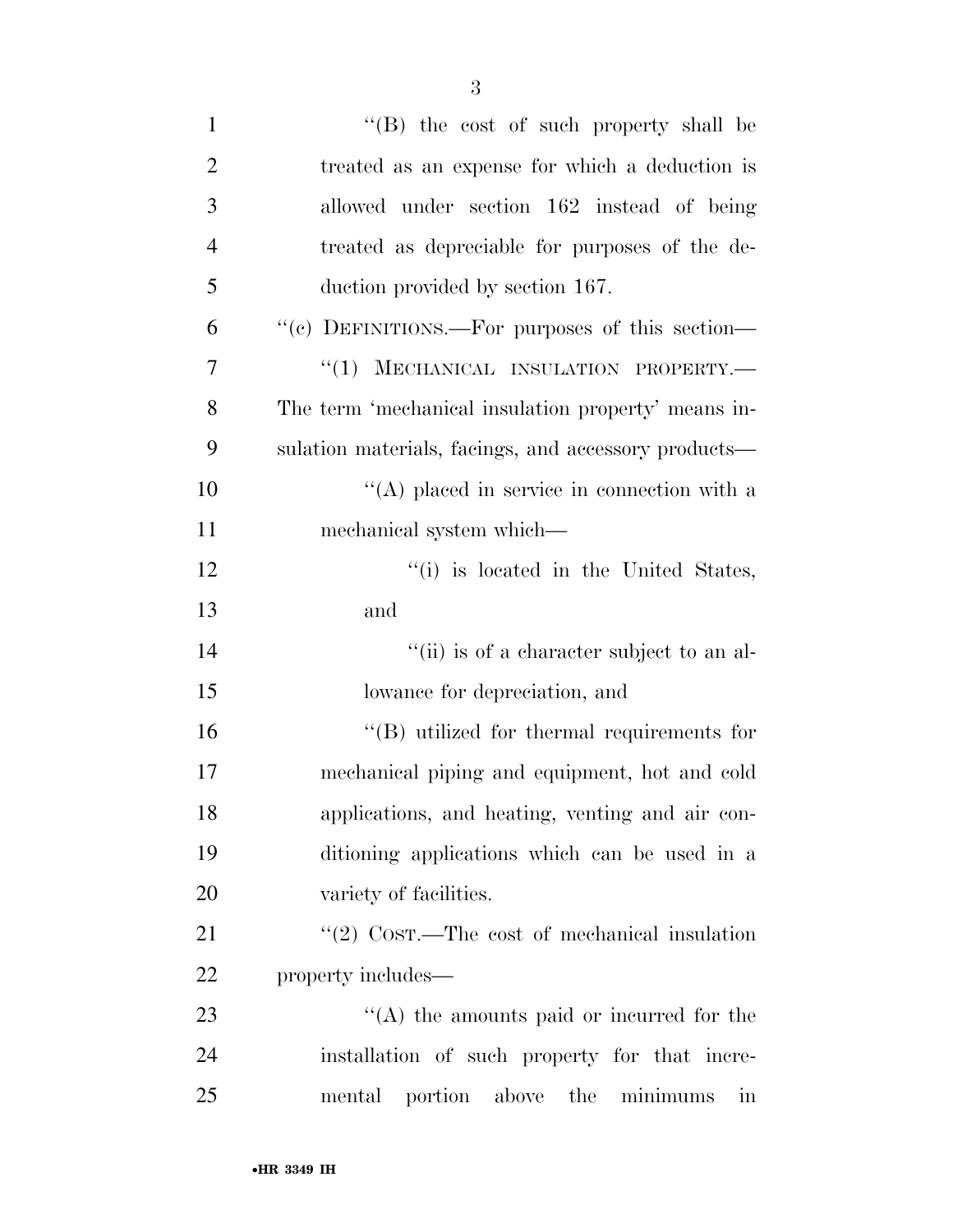| $\mathbf{1}$   | ASHRAE standard 90.1–2007 and the total in-                       |
|----------------|-------------------------------------------------------------------|
| $\overline{2}$ | sulation cost for maintenance applications,                       |
| 3              | $\lq\lq$ (B) in the case of removal and disposal of               |
| $\overline{4}$ | the old mechanical insulation property, 10 per-                   |
| 5              | cent of the cost of the new mechanical insula-                    |
| 6              | tion property (determined without regard to                       |
| 7              | this subparagraph), and                                           |
| 8              | $\cdot$ (C) expenditures for labor costs properly                 |
| 9              | allocable to the preparation, assembly, and in-                   |
| 10             | stallation of mechanical insulation property.                     |
| 11             | "(d) COORDINATION.—Subsection (a) shall not apply                 |
| 12             | to the cost of mechanical insulation property which is            |
| 13             | taken into account under section 179D or which, but for           |
| 14             | subsection (b) of section 179D, would be taken into ac-           |
| 15             | count under such section.                                         |
| 16             | "(e) ALLOCATION OF DEDUCTION FOR TAX-EXEMPT                       |
| 17             | PROPERTY.—In the case of mechanical insulation prop-              |
| 18             | erty installed on or in property owned by an entity de-           |
| 19             | scribed in paragraph $(3)$ or $(4)$ of section $50(b)$ , the per- |
| 20             | son who is the primary contractor for the installation of         |
| 21             | such property shall be treated as the taxpayer that placed        |
| 22             | such property in service.                                         |
| 23             | "(f) CERTIFICATION.—For purposes of this section,                 |

energy savings shall be certified under regulations or other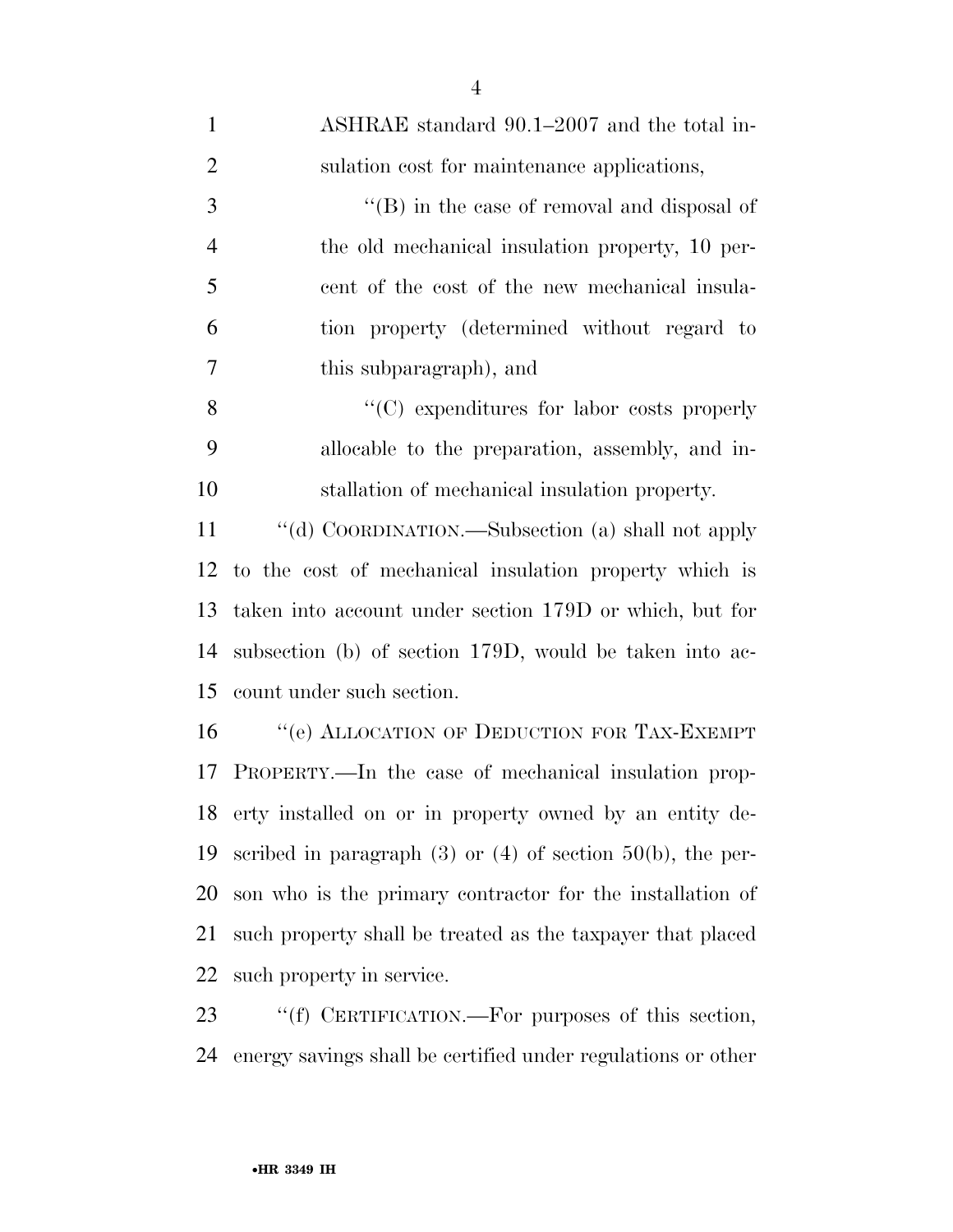guidance provided by the Secretary, in consultation with the Secretary of Energy.

 ''(g) TERMINATION.—This section shall not apply to any property placed in service after the end of the 5-year period beginning on the date of the enactment of this sec-tion.''.

 (b) DEDUCTION FOR CAPITAL EXPENDITURES.— Section 263(a)(1) of such Code (relating to capital ex- penditures) is amended by striking ''or'' at the end of sub- paragraph (K), by striking the period at the end of para- graph (L) and inserting '', or'', and by adding at the end the following new subparagraph:

 ''(M) expenditures for which a deduction is allowed under section 179F.''.

(c) TECHNICAL AND CLERICAL AMENDMENTS.—

16 (1) Section  $312(k)(3)(B)$  of such Code is amended by striking ''or 179E'' each place it ap- pears in the text or heading thereof and inserting 19 ''179E, or 179F''.

20 (2) Paragraphs  $(2)(C)$  and  $(3)(C)$  of section 1245(a) of such Code are each amended by inserting ''179F,'' after ''179E,''.

 (3) The table of sections for part VI of sub-chapter B of chapter 1 of such Code is amended by